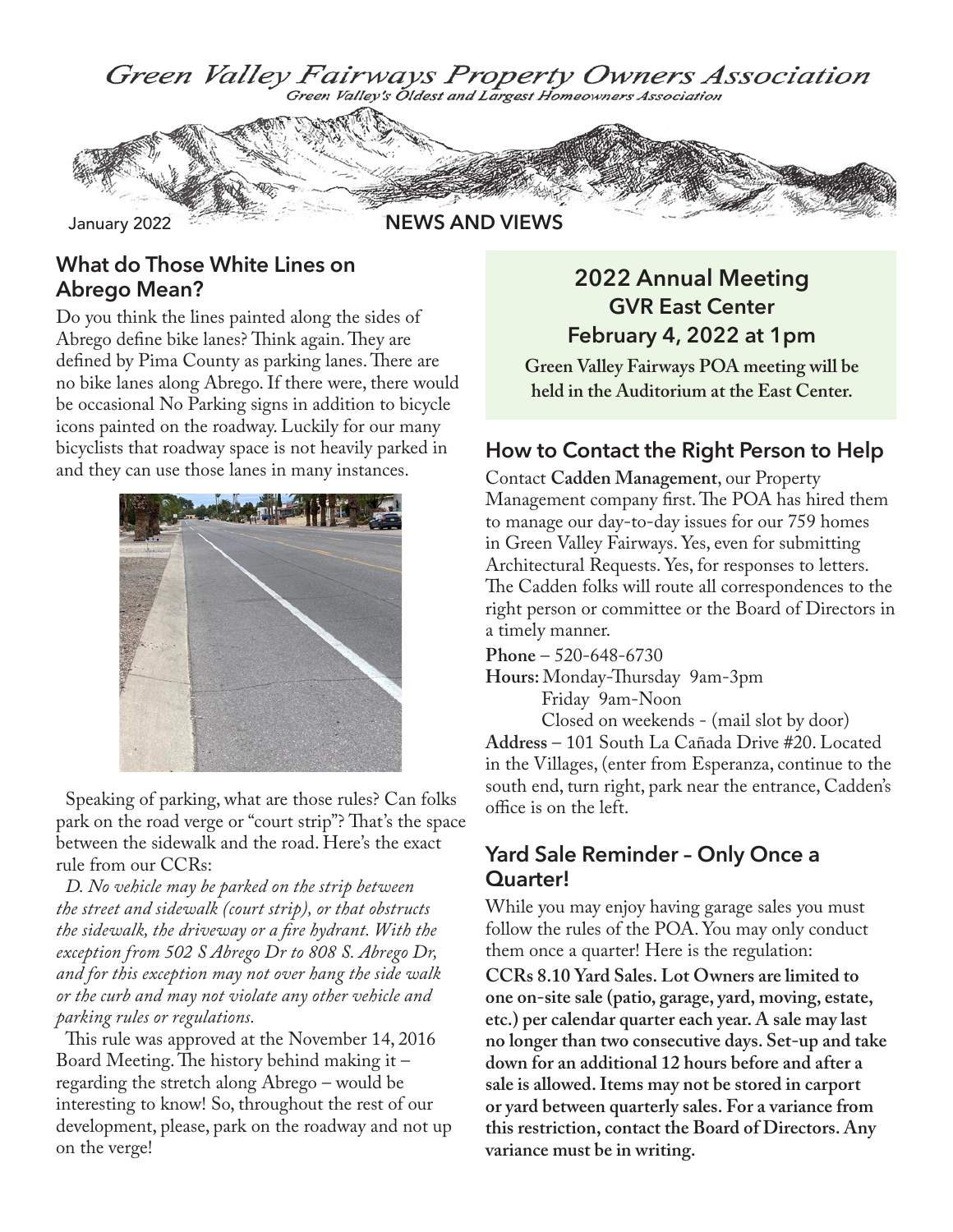## **Update on Medians**

Greetings to all our friends & neighbors in the Green Valley Fairways.

We're starting off the year 2022 with some very exciting news. This past fall of 2021, two more of our medians were planted (#18 & #19), thanks to our coordination and partnership with the Green Valley Gardeners and Median Green.

We were also able to get the next two medians [#20] & # 21] cleaned and landscaped so they can be planted this spring.

For our new homeowners, here is more BACKGROUND on this immense project that began, believe it or not, over 10 years ago!

Our seven medians on Abrego Drive stretch from just north of the East Center [# 15] and then head south [# 16 to # 21] to Fairways III. All of them were unsightly due to age, drought and neglect. Pima County owns them, however their budget allows for maintenance only, and not for replacement or enhancement.

Lucky for us, Median Green had been granted the authority and the permits from Pima County to do the replanting. Kudos to Ruth Tamminga, who took over as coordinator from Susan Blodget and has done a phenomenal job. Thank you Ruth!

We also could not have gotten this far without the dedicated volunteers from Green Valley Gardeners under the leadership of Phyllis Barboza. Kudos to both Ruth and Phyllis!

After our last planting this spring, we will need a few VOLUNTEERS to help water. How about some folks living on Abrego Drive pitching in? Please contact Phyllis Barboza at swiftdoe@comcast.net or Ruth Tamminga at taminaz@me.com

We finally see light at the end of a long tunnel, while still being under budget with a \$3,722.65 balance. A sincere Thank You to all the volunteers.

Bob Stenz,

G.V. Fairways Median Coordinator





# **Our Alleys**

Please remember that you should put your house number on the back of your property. This makes it easier for emergency or utility vehicles to find your house if they need to access your property from behind it.

It is also our responsibility as owners to maintain the alleys behind our houses. This includes trimming the overhanging tree limbs and removing weeds.

**REMINDER!!** POA Board Meetings occur monthly on the 4th Tuesday of the month at 10am, (except June, July and August). Check our website, http://www.gvfairways.com to find out if it will be an in-person or zoom meeting.